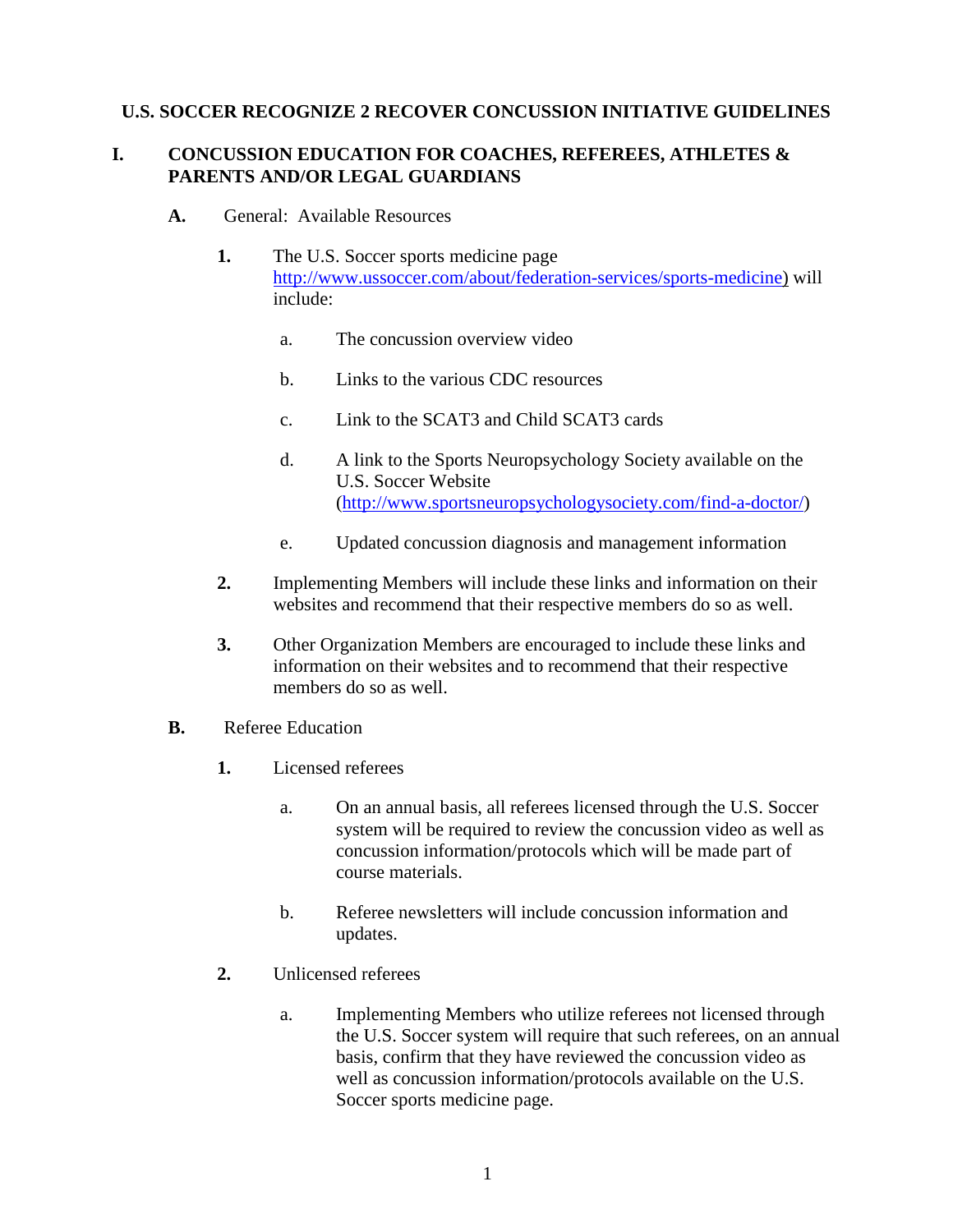- b. U.S. Soccer and the Implementing Members recommend that all Organization Members who utilize referees not licensed through the U.S. Soccer system require that such referees, on an annual basis, confirm that they have reviewed the concussion video as well as concussion information/protocols available on the U.S. Soccer sports medicine page.
- **C.** Coaching Education
	- **1.** Licensed coaches
		- a. On an annual basis, all coaches licensed through the U.S. Soccer system will be required to review the concussion video as well as concussion information/protocols which will be made part of course materials.
		- b. Coaching newsletters will include concussion information and updates.
	- **2.** Unlicensed coaches
		- a. Implementing Members who utilize coaches not licensed through the U.S. Soccer system will require that such coaches, on an annual basis, confirm that they have reviewed the concussion video as well as concussion information/protocols available on the U.S. Soccer sports medicine page.
		- b. U.S. Soccer and the Implementing Members recommend that all Organization Members who utilize coaches not licensed through the U.S. Soccer system require that such coaches, on an annual basis, confirm that they have reviewed the concussion video as well as concussion information/protocols available on the U.S. Soccer sports medicine page.
- **D.** Parent and Legal Guardian Education
	- **1.** U.S. Soccer and each of the Implementing Members will direct parents and/or legal guardians to the concussion video, information and links on their respective websites.
	- **2.** U.S. Soccer and each of the Implementing Members will encourage and recommend that all Organization Members encourage, parents and/or legal guardians of all youth players to become informed on the issue of concussion symptoms, diagnosis and management.
	- **3.** U.S. Soccer and each of the Implementing Members recommend and encourage all Organization Members to recommend, that parents and/or legal guardians of all youth players discuss the subject of concussions with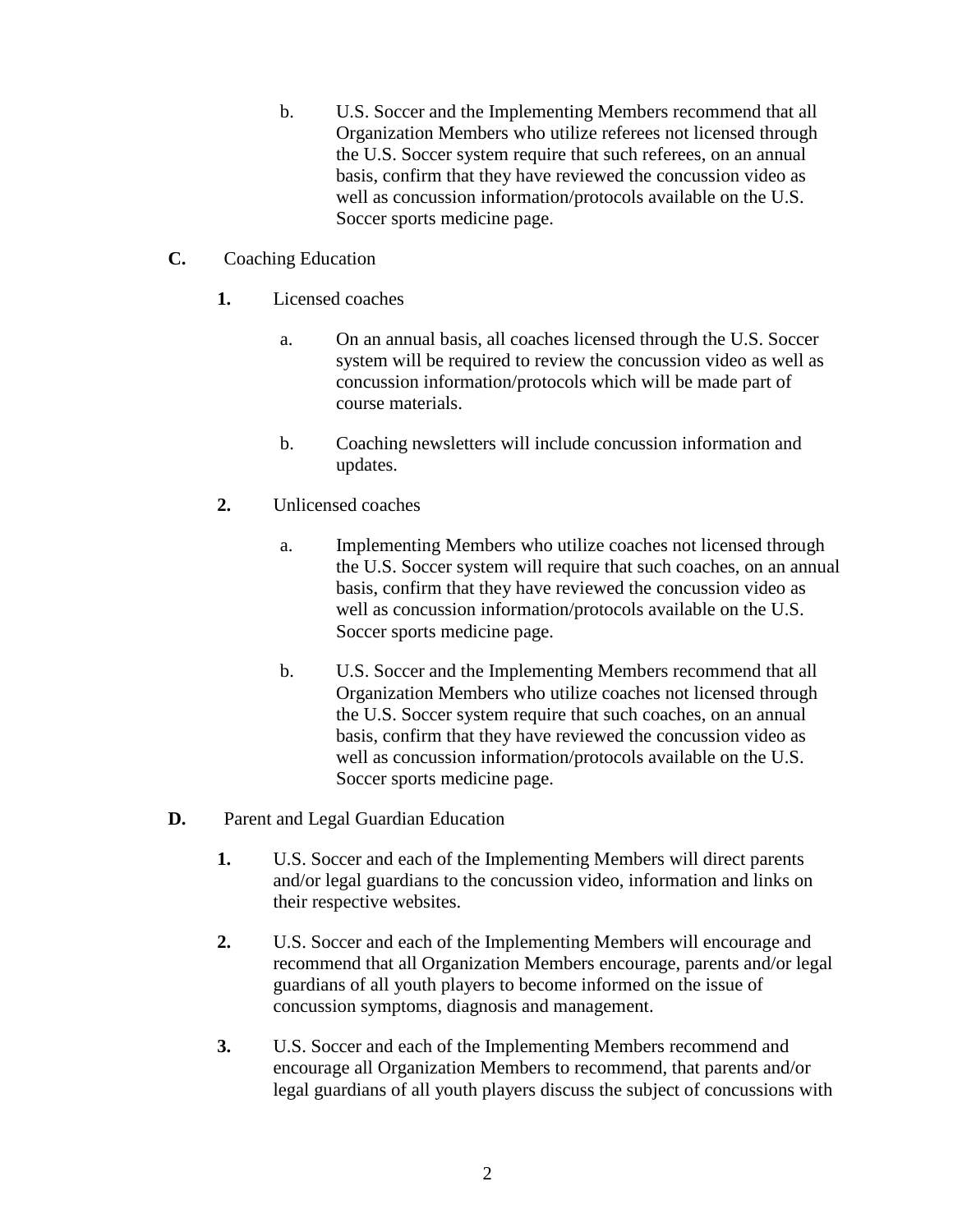their children-players and the need to be candid about any injury they may sustain.

- **4.** For players on Youth National Teams and Development Academy teams, U.S. Soccer will require that parents and/or legal guardians of such players acknowledge annually that they have reviewed and understand the concussion video and parent information on concussion symptoms, diagnosis and management and that they have discussed these issues and the need to be candid with coaches and referees about any injury they may sustain with their players.
- **5.** U.S. Soccer recommends to all Organization Members and the Implementing Members recommend to their members that they require that parents and/or legal guardians of youth players to acknowledge annually that they have reviewed and understand the concussion video and parent information on concussion symptoms, diagnosis and management and that they have discussed these issues and the need to be candid with coaches and referees about any injury they may sustain with their players.
- **E.** Player Education
	- **1.** U.S. Soccer and each of the Implementing Members will direct players to the concussion video, information and links on their respective websites.
	- **2.** U.S. Soccer and each of the Implementing Members will encourage and recommend that all Organization Members encourage all youth players to become informed on the issue of concussion symptoms, diagnosis and management.
	- **3.** U.S. Soccer encourages and recommends that all Organization Members encourage all youth players to be candid with their parents and/or legal guardians, coaches and referees about any injury they may sustain.
	- **4.** For players on Youth National Teams and Development Academy teams over the age of 13, U.S. Soccer will require that such players acknowledge annually that they have reviewed and understand the concussion video and player information on concussion symptoms, diagnosis and management.
	- **5.** U.S. Soccer recommends to Implementing Members and the Implementing Members recommend to their members that they require youth players over the age of 13 to acknowledge annually that they have reviewed and understand the concussion video and player information on concussion symptoms, diagnosis and management and that they understand the need to be candid with parents and/or legal guardians, coaches and referees about any injury they may sustain.

### **II. MEDICAL PERSONNEL**

**A.** Youth National Teams and Development Academy Teams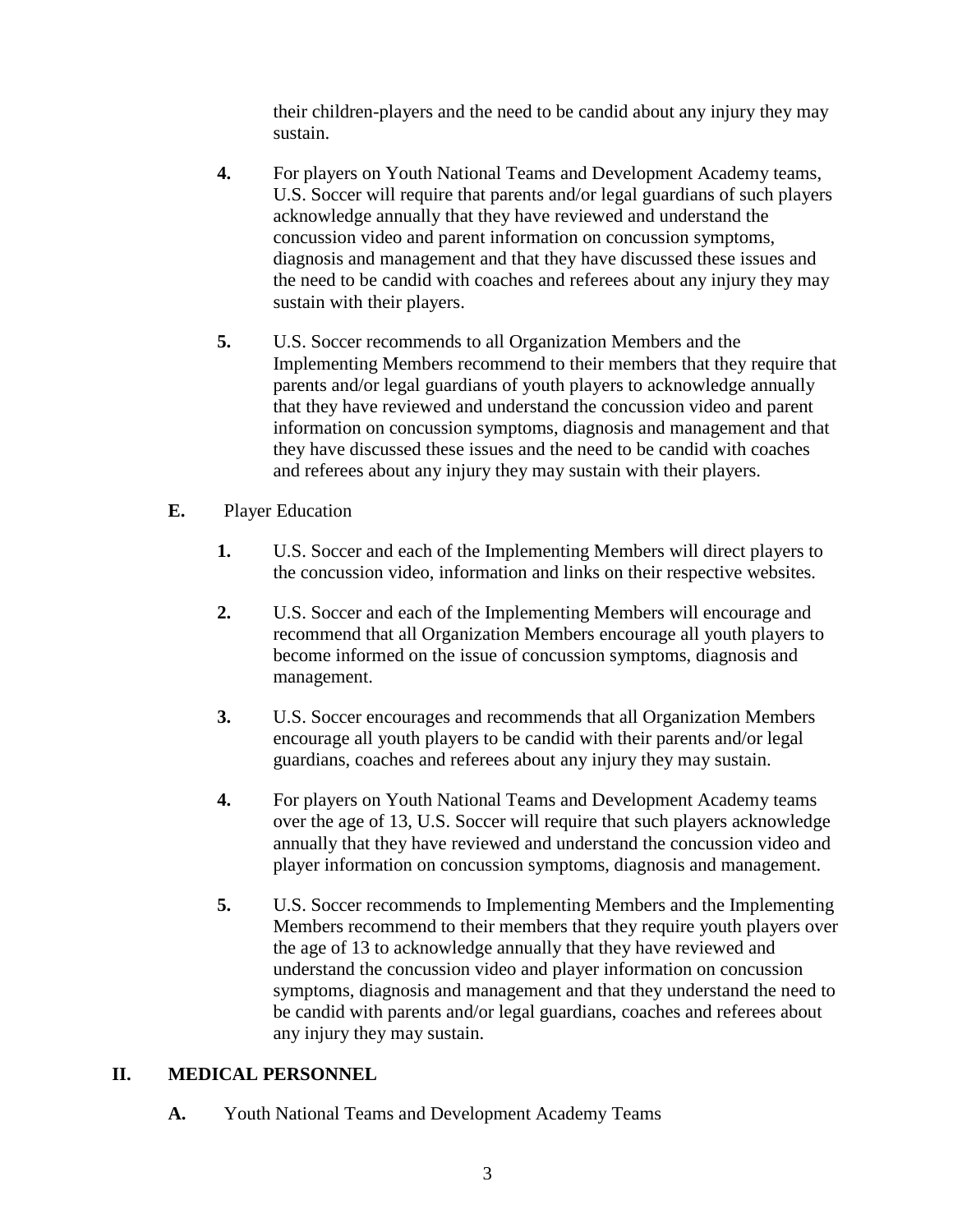- **1.** U.S. Soccer will continue to require a Health Care Professional (ATC) knowledgeable in the diagnosis and management of concussions be present for all youth National Team games.
- **2.** The U.S. Soccer Development Academy will require all clubs to have a Health Care Professional (ATC) knowledgeable in the diagnosis and management of concussions present for all Academy home games at every Academy age group (U-13/14, U-15/16, and U-17/18), beginning January 1, 2016.
	- a. This will include any "friendlies" or approved outside competitions that are hosted by the Development Academy club at any of their home venues.
- **B.** Organization Members

 $\overline{a}$ 

- **1.** U.S. Soccer recommends that an adequate number of health care providers (HCP) be present for all "major youth tournaments" and accessible to coaches, referees and athletes as needed during play.
	- a. For this purpose, a "major youth tournament" is intended to mean
		- (1) a tournament played over multiple days,
		- (2) where age-group-based champions will be determined, $<sup>1</sup>$  $<sup>1</sup>$  $<sup>1</sup>$ </sup> and
		- (3) in which 64 or more teams (excluding teams U10 and younger) are entered.
	- b. The HCP should be a licensed health care professional such as an athletic trainer certified (ATC), or a physician (MD/DO), with a skill set in emergency care and sports medicine injuries and with knowledge and experience related to concussion evaluation and management.
	- c. Each "major youth tournament" hosting entity should collaborate and communicate with an HCP, if available, on an overall emergency action plan and discuss the management of environmental injuries, injury prevention, head injury management and return to play matters.

<span id="page-3-0"></span><sup>&</sup>lt;sup>1</sup> A "major youth tournament" does not include regular league play or non-league matches.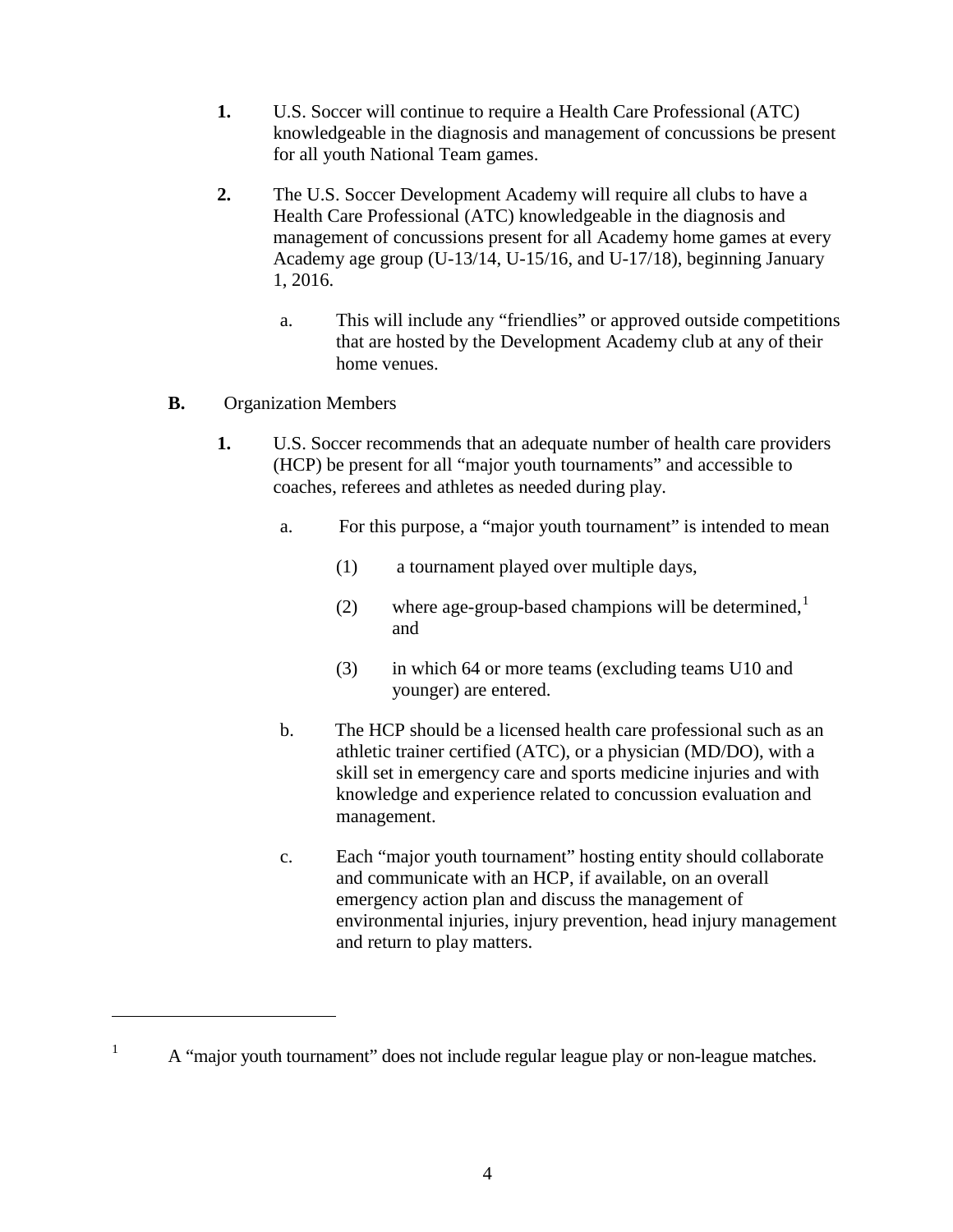**2.** Implementing Members recommend that each of their members comply with items 1.a.-c. above.

# **III. CONCUSSION MANAGEMENT**

- **A.** Baseline Testing
	- **1.** U.S. Soccer will continue to require baseline testing for all Youth National Teams.
	- **2.** The U.S. Soccer Development Academy will require baseline testing for all Development Academy teams.
	- **3.** For the Implementing Member and other Organization Members, though not a recommendation, U.S. Soccer will note that:
		- a. Baseline testing is another tool that is available for concussion diagnosis and management.
		- b. The use of neuropsychological baseline testing such as ImPact (https://www.impacttest.com ) or comparable testing systems utilized by local HCPs.
		- c. All Organization Members and their members are encouraged to seek out local sports medicine programs that offer accessible and cost effective neurocognitive testing for both baseline and post injury evaluations.
		- d. The results should be interpreted and used only as an additional tool for the management and return to play. These tools should be used by HCPs who have knowledge and expertise in concussion management.
	- **4.** Implementing Members will include information about baseline testing as a tool for concussion diagnosis and management on their respective websites.
- **B.** Assessment of Players
	- **1.** Youth National Teams and Development Academy Teams -- Games
		- a. The U.S. Soccer National Teams and Development Academy will have a qualified HCP on the sidelines during games.
		- b. Any player who sustains a significant blow to the head or body, who complains about or is exhibiting symptoms consistent with having suffered a concussion or is otherwise suspected of having sustained a concussion will be evaluated on the sideline by the HCP.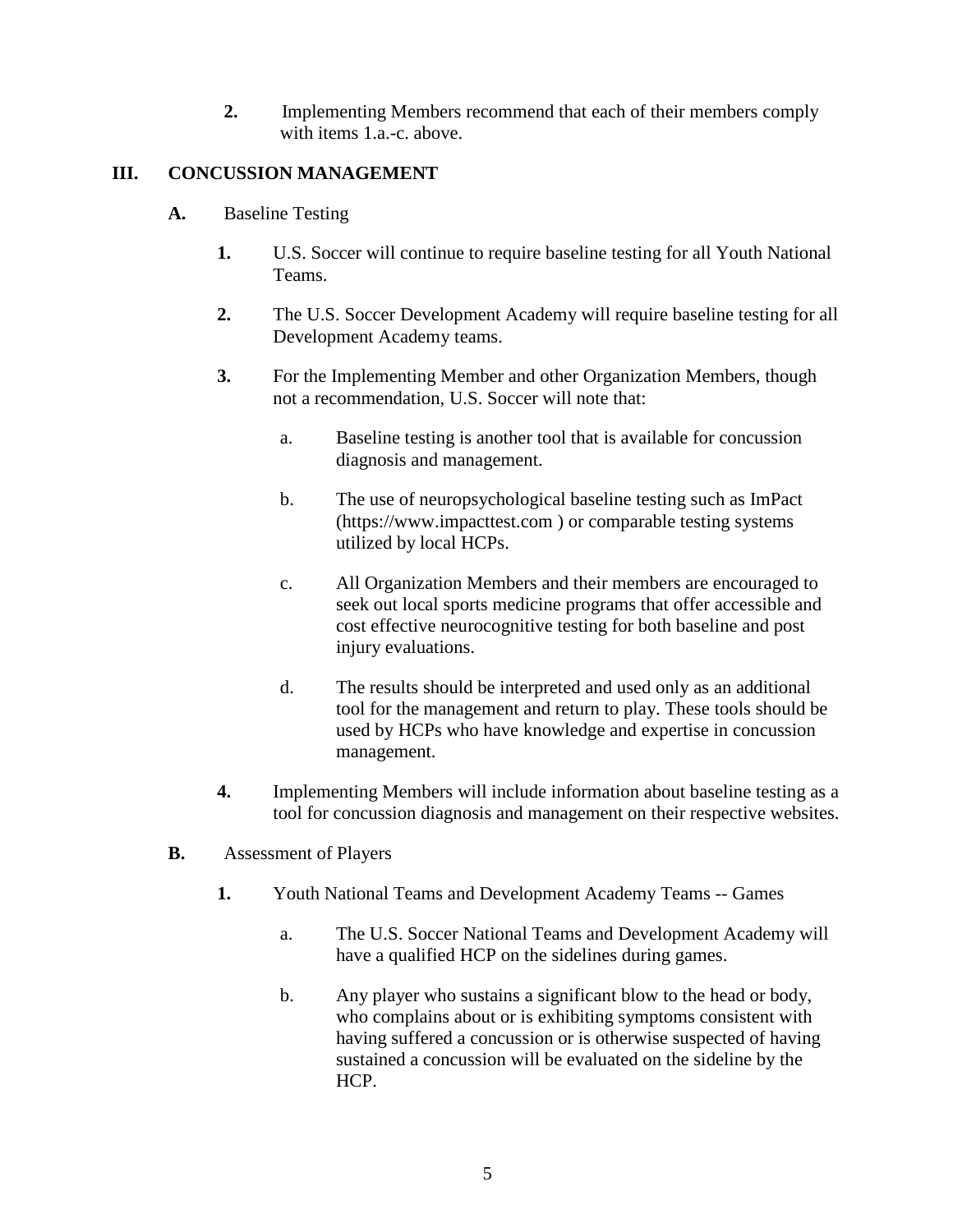- c. The HCP will perform SCAT3 and modified BESS to evaluate players on the field/sideline.
- d. Unless the HCP present determines that the player has not suffered a concussion, the player will not be permitted to return to play until the player has successfully completed the graduated return-to-play ("RTP") protocol described below and has been cleared to RTP by a physician.
	- (1) No coach shall permit a player who has been removed from a game for a concussion assessment to RTP until cleared to do so by an on-site HCP.
	- (2) If a coach seeks to allow a player who been removed from a game for a concussion assessment and who has not been cleared to RTP by the on-site HCP to re-enter the game, the referee shall allow the player to return to the field but shall
		- (a) not restart play,
		- (b) direct the player to leave the field of play and
		- (c) direct the coach to remove the player and select a substitute.
	- (3) If a coach seeks to allow a player to re-enter the game who been removed from a game for a concussion assessment and who has not been cleared to RTP by the on-site HCP, the referee shall issue a warning to the coach. If a coach persists in in seeking to allow such player to re-enter the game after having been issued a warning, the referee shall be entitled to take such other disciplinary measures as are permitted.
- **2.** Youth National Teams and Development Academy Teams -- Practice
	- a. Any player who, during practice, sustains a significant blow to the head or body, who complains about or is exhibiting symptoms consistent with having suffered a concussion or is otherwise suspected of having sustained a concussion must be evaluated by an HCP before the player will be allowed to return to practice.
	- b. An HCP, if present on-site, will perform SCAT3 and modified BESS to evaluate players on the field/sideline.
	- c. Unless an HCP determines that the player has not suffered a concussion and clears the player to RTP, the player will not be permitted to return to practice or play until the player has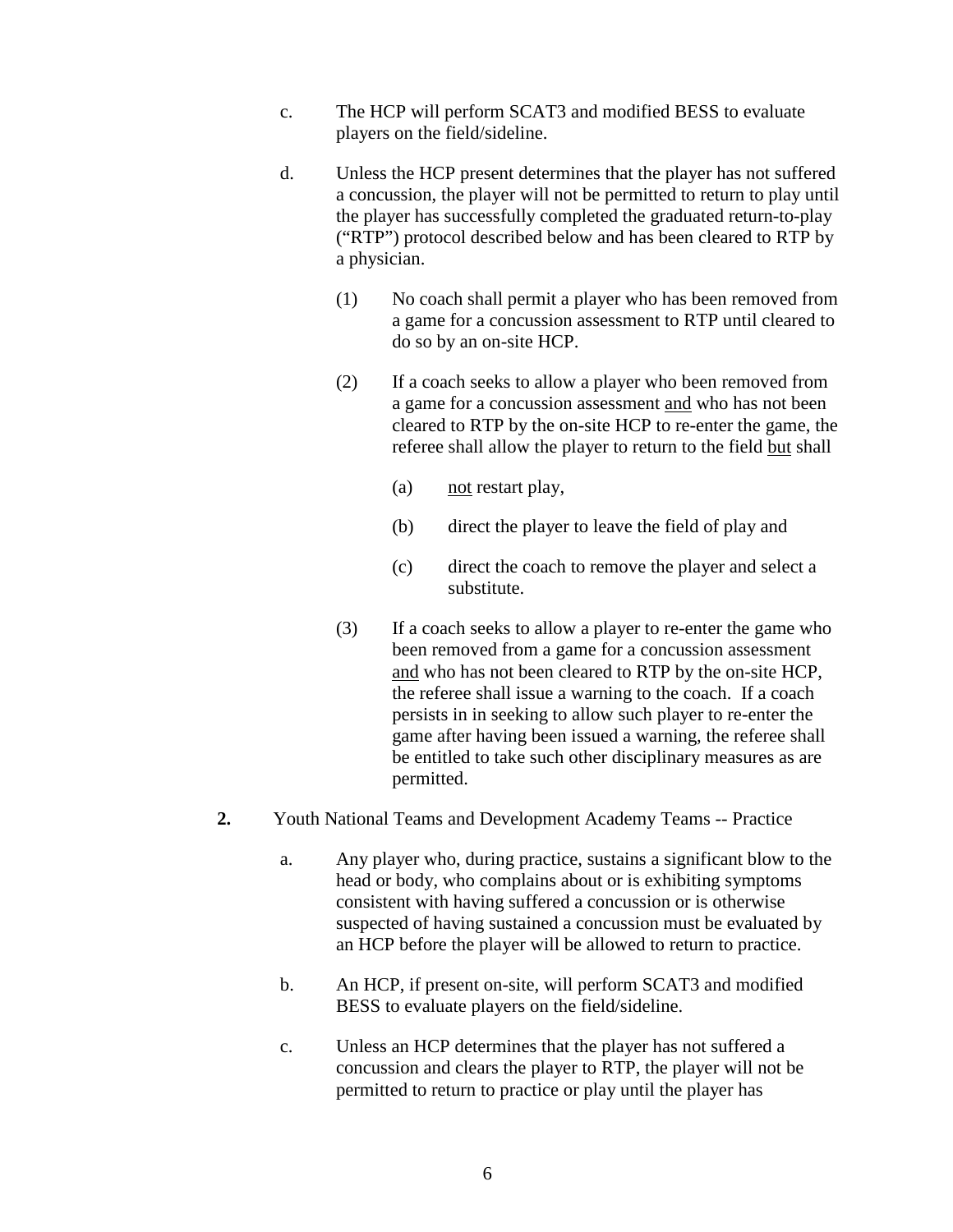successfully completed the graduated RTP protocol described below and has been cleared to RTP by a physician.

- **3.** U.S. Soccer Recommendations for Implementing Members and Organization Members – Games Where an HCP is Present
	- a. U.S. Soccer recommends to Implementing Members and all Organization Members that, where an HCP is present at games, any player who sustains a significant blow to the head or body, who complains about or is exhibiting symptoms consistent with having suffered a concussion or is otherwise suspected of having sustained a concussion, must be evaluated on the sideline by the on-site HCP.
	- b. The on-site HCP will perform SCAT3 or Child SCAT 3, as applicable, and modified BESS to evaluate players on the field/sideline.
	- c. Unless the on-site HCP determines that the player has not suffered a concussion, the player will not be permitted to return to play until the player has successfully completed the graduated RTP protocol described below and has been cleared to RTP by a physician.
		- (1) No coach shall permit a player who has been removed from a game for a concussion assessment to RTP until cleared to do so by an on-site HCP.
		- (2) If a coach seeks to allow a player who been removed from a game for a concussion assessment and who has not been cleared to RTP by the on-site HCP to re-enter the game, the referee shall allow the player to return to the field but shall
			- (a) immediately stop play,
			- (b) direct the player to leave the field of play and
			- (c) direct the coach to remove the player and select a substitute.
		- (3) If a coach seeks to allow a player to re-enter the game who been removed from a game for a concussion assessment and who has not been cleared to RTP by the on-site HCP, the referee shall issue a warning to the coach. If a coach persists in seeking to allow such player to re-enter the game after having been issued a warning, the referee shall be entitled to take such other disciplinary measures as are permitted.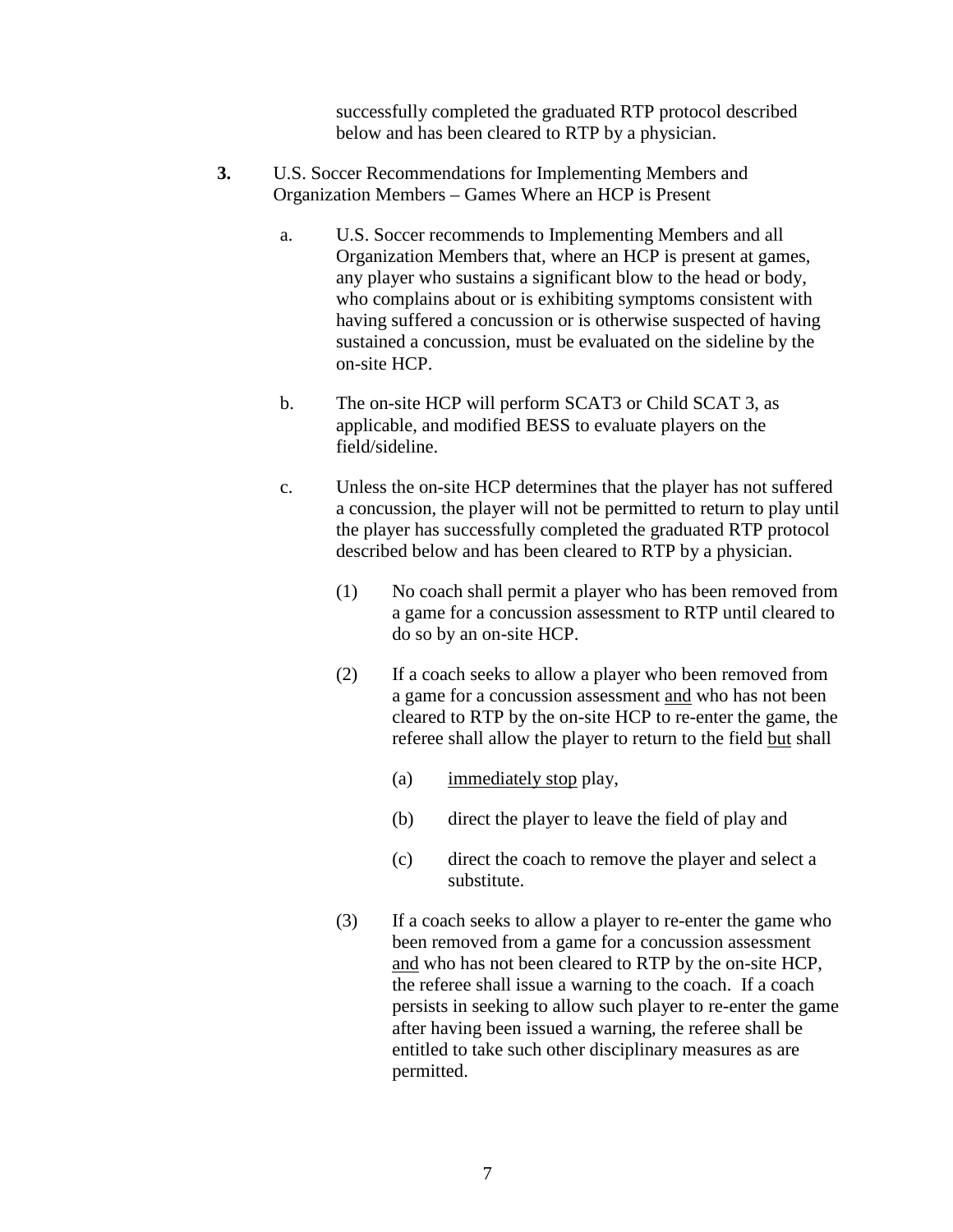- **4.** U.S. Soccer Recommendations for Implementing Members and all Organization Members – Games and Practices Where No HCP is Present
	- a. U.S. Soccer recommends to the Implementing Members and all Organization Members that where no HCP is present at a game or practice, any player who sustains a significant blow to the head or body, who complains about or is exhibiting symptoms consistent with having suffered a concussion or is otherwise suspected of having sustained a concussion, must be evaluated by an HCP before the player will be allowed to return to practice or play.
		- (1) No coach shall permit a player who has been removed from a game for a concussion assessment to RTP until cleared to do so by an HCP.
		- (2) If a coach seeks to allow a player who been removed from a game for a concussion assessment to re-enter the game, the referee shall allow the player to return to the field but shall
			- (a) immediately stop play,
			- (b) direct the player to leave the field of play and
			- (c) direct the coach to remove the player and select a substitute.
		- (3) If a coach seeks to allow a player to re-enter the game who been removed from a game for a concussion assessment, the referee shall issue a warning to the coach. If a coach persists in seeking to allow such player to re-enter the game after having been issued a warning, the referee shall be entitled to take such other disciplinary measures as are permitted.
	- b. Unless an HCP determines that the player has not suffered a concussion and clears the player to RTP, the player will not be permitted to return to practice or play until the player has successfully completed the graduated RTP protocol described below and has been cleared to RTP by a physician.
- **5.** Implementing Members
	- a. The Implementing Members accept the recommendations of U.S. Soccer set forth in items 3 and 4 above and recommend that each of their respective members follow such recommendations as well.
- **C.** Return To Play (RTP) Protocol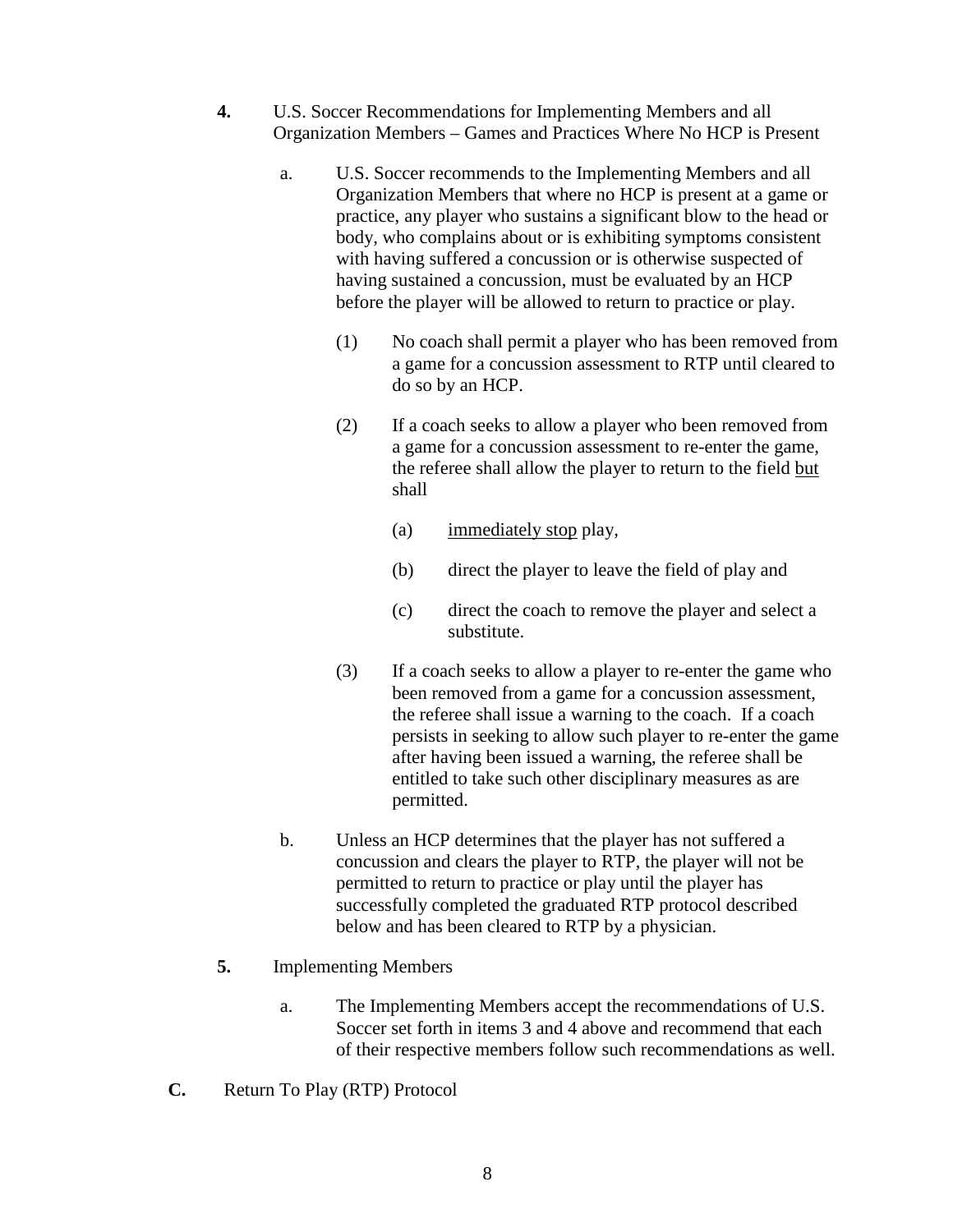- **1.** Youth National Teams and Development Academy Teams
	- a. For any player removed from practice or play who has been diagnosed as having suffered a concussion, the player will not be permitted to return to practice or play until the player has successfully completed a graduated RTP protocol under the guidance of an HCP.
	- b. The graduated RTP protocol will consist of at least the following steps:
		- (1) the player must be symptom free at rest for 24 hours before commencing the protocol;
		- (2) the player must be symptom free after moderate activity for 24 hours;
		- (3) the player must be symptom free after heavy activity for 24 hours;
		- (4) player will retake baseline tests (SCAT3, BESS, and imPACT);
		- (5) neuropsychologists must review and interpret impact test versus baseline; and
		- (6) HCP must confirm that the player has completed the RTP process and a physician must make the final RTP decision.
- **2.** U.S. Soccer Recommendations for Implementing Members and all Organization Members
	- a. U.S. Soccer recommends that Implementing Members and all Organization Members follow the graduated RTP protocol (not including steps 1.b. (4)-(5) unless the player has a baseline test and access to a neuropsychologist).
- **3.** Implementing Members
	- a. The Implementing Members accept the recommendation of U.S. Soccer set forth in item 2 above and recommend that each of their respective members follow such recommendation as well.
- **D.** U.S. Soccer Development Academy Concussion Monitoring
	- **1.** Although not a requirement, U.S. Soccer hopes to incorporate its Electronic Medical Records system (EMR) into the Development Academy program which will have the ability to track injury incidence including concussions.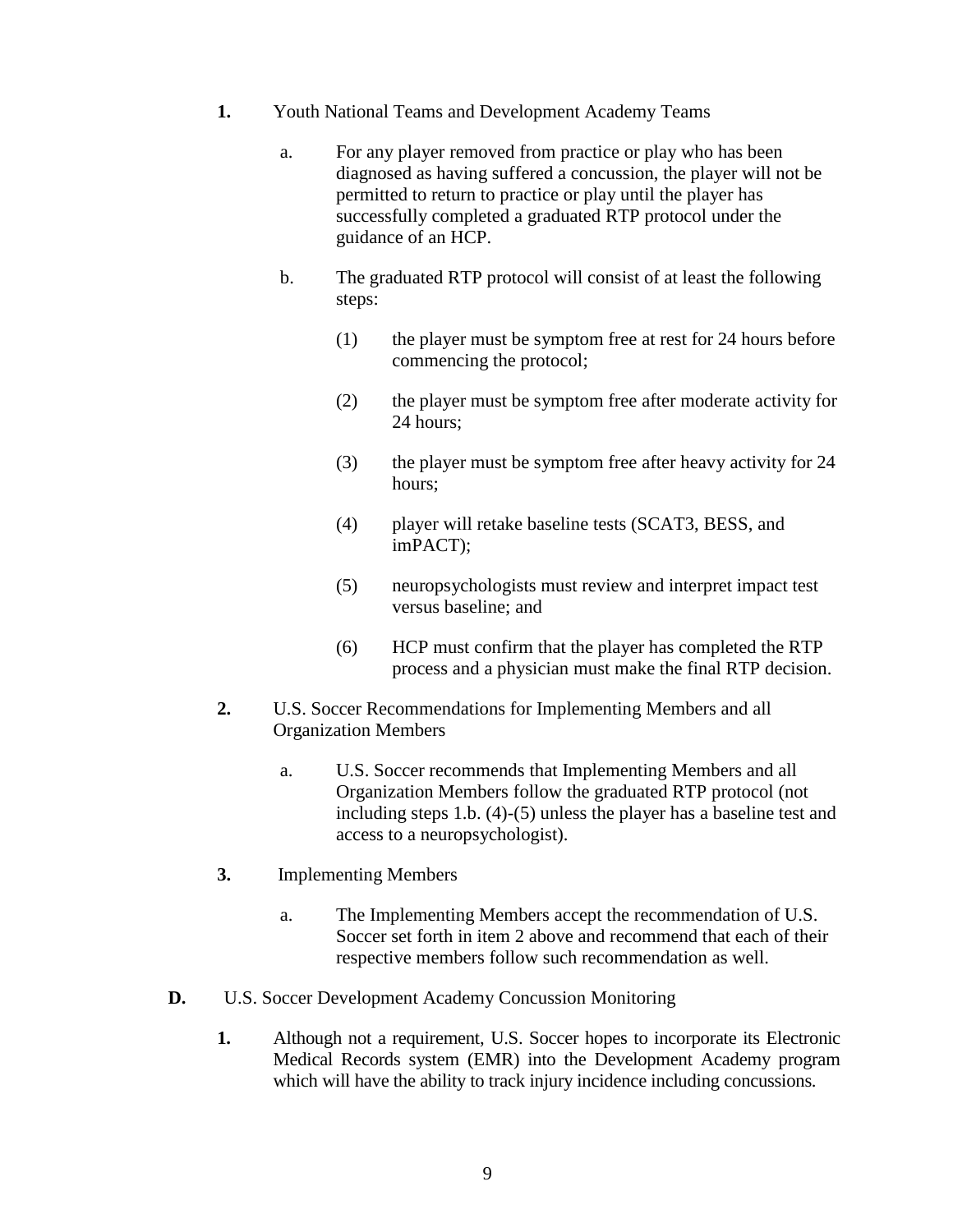### **IV. SUBSTITUTION RULES**

- **A.** U.S. Soccer Youth National Teams
	- **1.** Youth National Teams will continue to be bound by the substitution rules of the events in which they participate.
- **B.** Development Academy
	- **1.** If a player suffers a significant blow to the head, is suspected of having suffered a concussion or has an apparent head injury during the course of a game, the club must remove the player from the game for a medical evaluation by a HCP knowledgeable in the diagnosis and management of concussions.
	- **2.** A substitution for the evaluation of the concussion/head injury will not count against the team's total number of allowed substitutions and substitution moments in the Development Academy game.
	- **3.** If the player with the suspected head injury has received clearance from the HCP to return to the game, the player may re-enter at any stoppage of play.
	- **4.** The evaluated player must replace the original substitute; this medical concussion substitution will NOT count as a substitution or a substitution moment.
	- **5.** The player that was temporarily substituted into the game for the player with the suspected head injury will be considered an available substitute and permitted to re-enter the game as a standard substitute per Development Academy rules.
	- **6.** Note that any cautions assessed to the substituted player will carry with that player throughout the remainder of the game, any red card to the substitute would apply to the team and the team would be required to utilize a substitution (if available) for the player with the suspected head injury to replace a different player.
- **C.** U.S. Soccer Recommendations for Implementing Members and all Organization Members
	- **1.** U.S. Soccer recommends that, to the extent Implementing Members and other Organization Members and their members do not allow unlimited substitutions in connection with any games or tournaments, they follow the new Development Academy substitution rules set forth in B.1.-6. above.
- **D.** Implementing Members